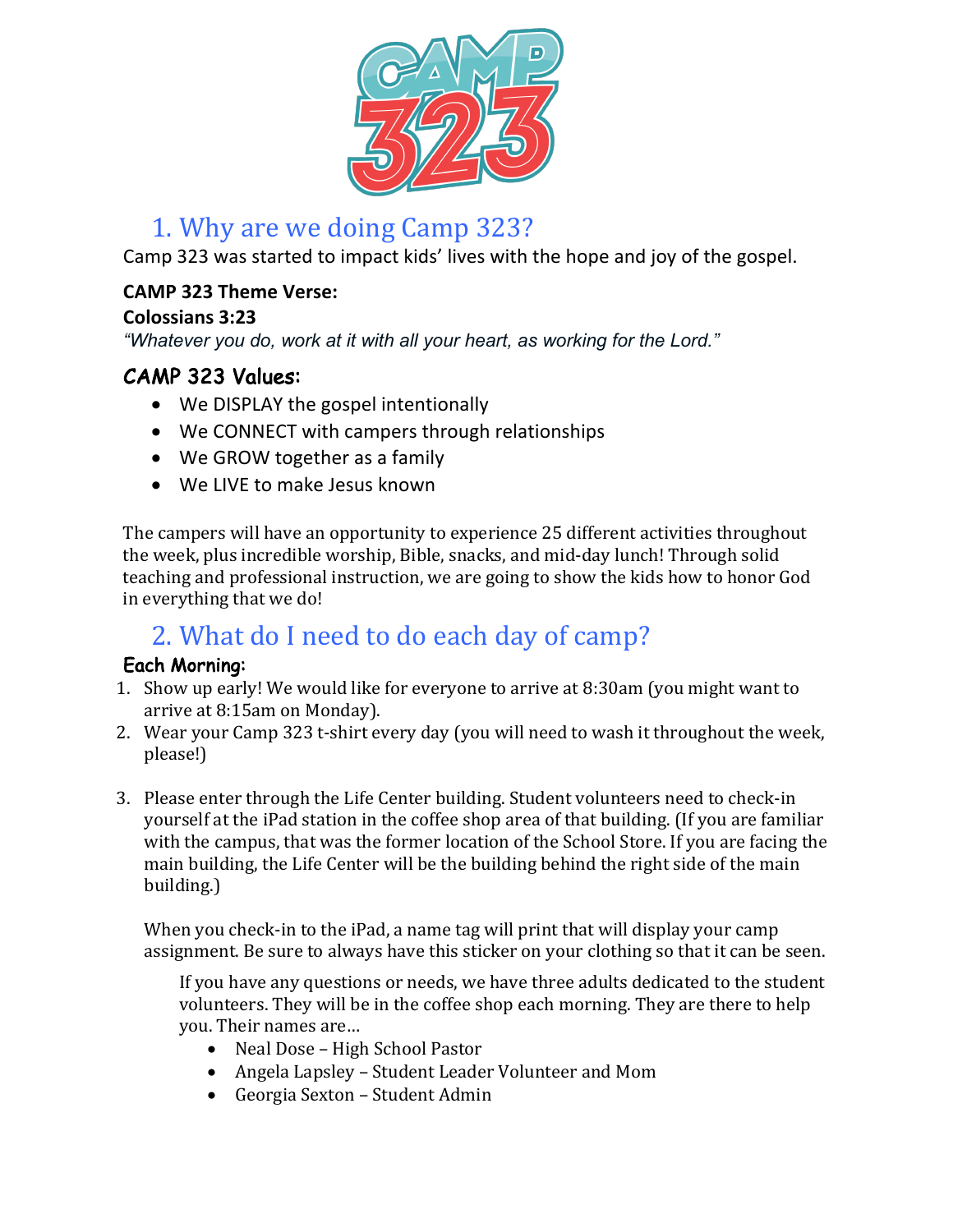**Once you have your assignment and you are checked-in, here is what you need to do…**

- **Squad Leaders** Report to the worship center and find your assigned squad at 8:45AM.
- **Preschool Leaders** Report to your assigned area at 9:00AM to help setup. Preschool camp will end at 12Noon. When you are done with Preschool, please report to the Eagle Café for your assignment for the remainder of the day.
- Track Volunteers Report to your assigned track at 9:30AM.

#### There are FIVE COLOR squads: Red, Blue, Yellow, Green, & Orange.

- A Squad =  $K/1^{st}$  Graders
- B Squad =  $1<sup>st</sup>/2<sup>nd</sup>$  Graders
- C Squad =  $2<sup>nd</sup>/3<sup>rd</sup>$  Graders
- D Squad =  $3<sup>rd</sup>/4<sup>th</sup>$  Graders
- E Squad =  $4<sup>th</sup>/5<sup>th</sup>Graders$

Each Squad will have a Squad Captain. They are your guide and your communicator throughout the week. They are familiar with the location of each track; they will keep track of time; they will keep the head count of the kids; and they will be our main source of communication between everyone. You can identify them by their lanyard and their black Camp 323 backpack. The Squad Captain for your squad should be at your seating area when you arrive. Some rows only have enough chairs for the Squad Leaders and the Campers. Please do not skip chairs.

The campers will have a drawstring backpack for their color team. The Squad Captain will have a permanent marker to write the kids names on the bag. Just write their first name and last initial toward the bottom of the bag.

The bag will be for their water bottle and anything that they collect during the day at different tracks.

#### **Security:**

Camp security is obviously very important to us. We will have a security team constantly monitoring all activities across the campus. From drop off until departure, all children will be required to stay with their squad leaders. Access to the campus is very limited. Parents or guests will not be allowed to watch/participate with the kids. Access to the campus will be restricted. All visitors must check-in at the main entrance at the front of the church. If you see any unusual activity, tell your Squad Captain so that we can have our security investigate.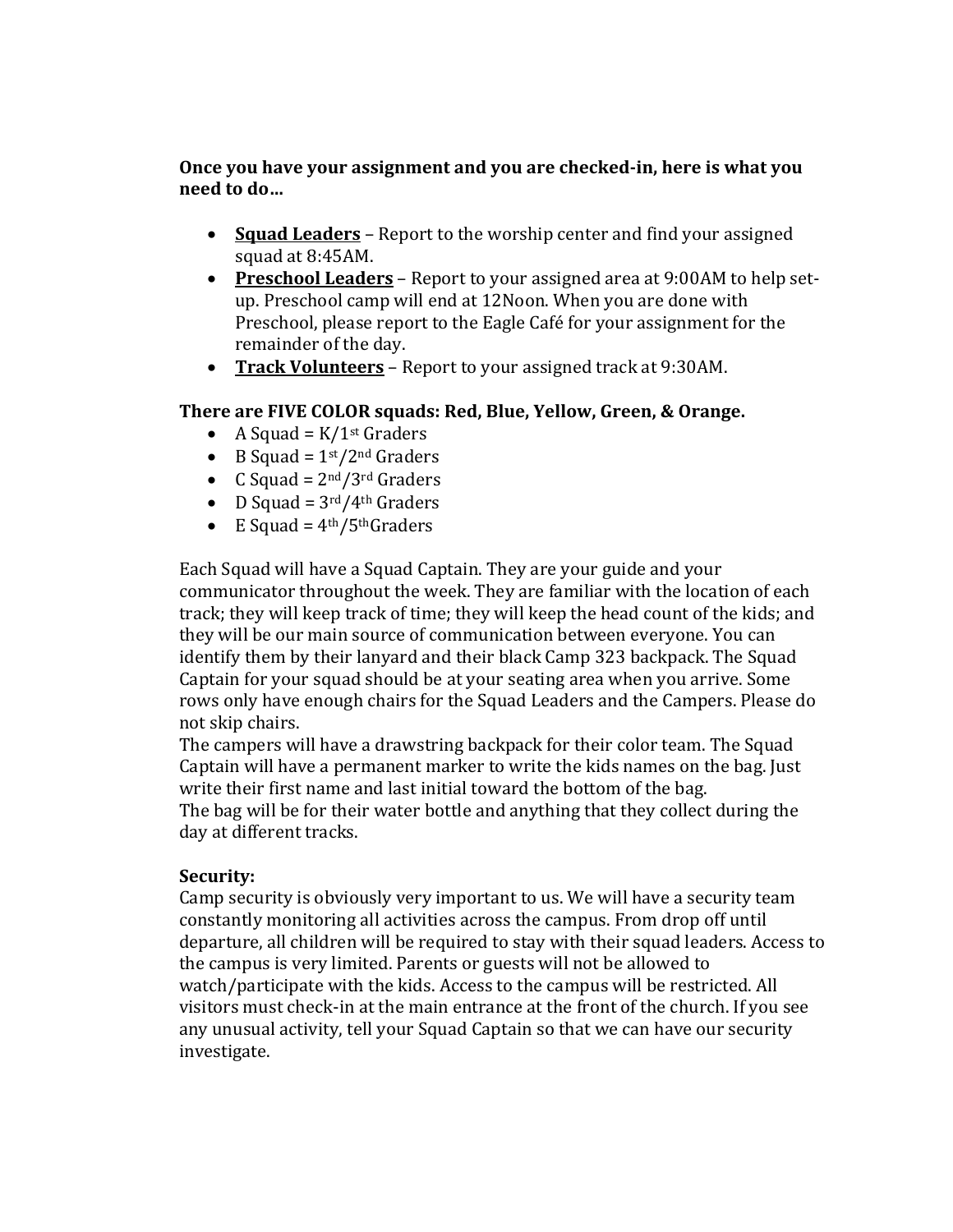## Departure:

#### **Pick up time is 4:00PM.**

We have a NEW system this year for camper pick-up. The kids will be picked up by carpool (instead of parents needing to come inside). Watch the screens for your Squad color with the name of the child and the Zone for pick-up.

Please make sure that all children leave their backpack daily so that we can distribute supplies for the next day. When you are done with your assignment for the day, you are free to go. If you're parents are picking you up, have them meet you back in the coffee shop where you were dropped off.

#### **Snack, Meals, and Hydration:**

We will provide a full lunch for all Full-Day volunteers. We will provide a Camp 323 water bottle to each child, and we will have water stations set up around the campus. It is a good idea for you to bring a water bottle as well. Please stress the importance of hydration with your campers.

We will provide each Squad Captain with the medical needs of the campers as provided on their registration forms. We are a peanut aware facility.

### Lunch:

- If you are assigned to be with a squad, you must stay with that squad the entire day...especially at lunch.
- Lunch will be served in individual classrooms this year. Help kids with lunch and with trash afterwards.
- If you are assigned to a track, you will pick up your lunch in the cafeteria and eat in the Eagle Cafe. Report back to your track at 1:30PM.
- If you are finishing a Preschool assignment, report to the Eagle Café first. They will give you an assignment for the rest of the day. Then, you can get lunch and eat in the Eagle Cafe.
- Unfortunately, the inflatables and other activities at the tracks will be off limits to everyone during the lunch rotation. If you are not at your track location, then you need to be at the coffee shop.

#### **Camp Nurse:**

We will have several medical professionals on campus throughout the week. They will handle minor issues and administer any medication that is needed throughout the week. The Squad Captain will escort any children to the nurse's station if needed.

#### **In Case of Emergency:**

If an emergency occurs, we will use the emergency contact information provided at registration to call the emergency contacts. We will have direct access to emergency medical assistance if needed.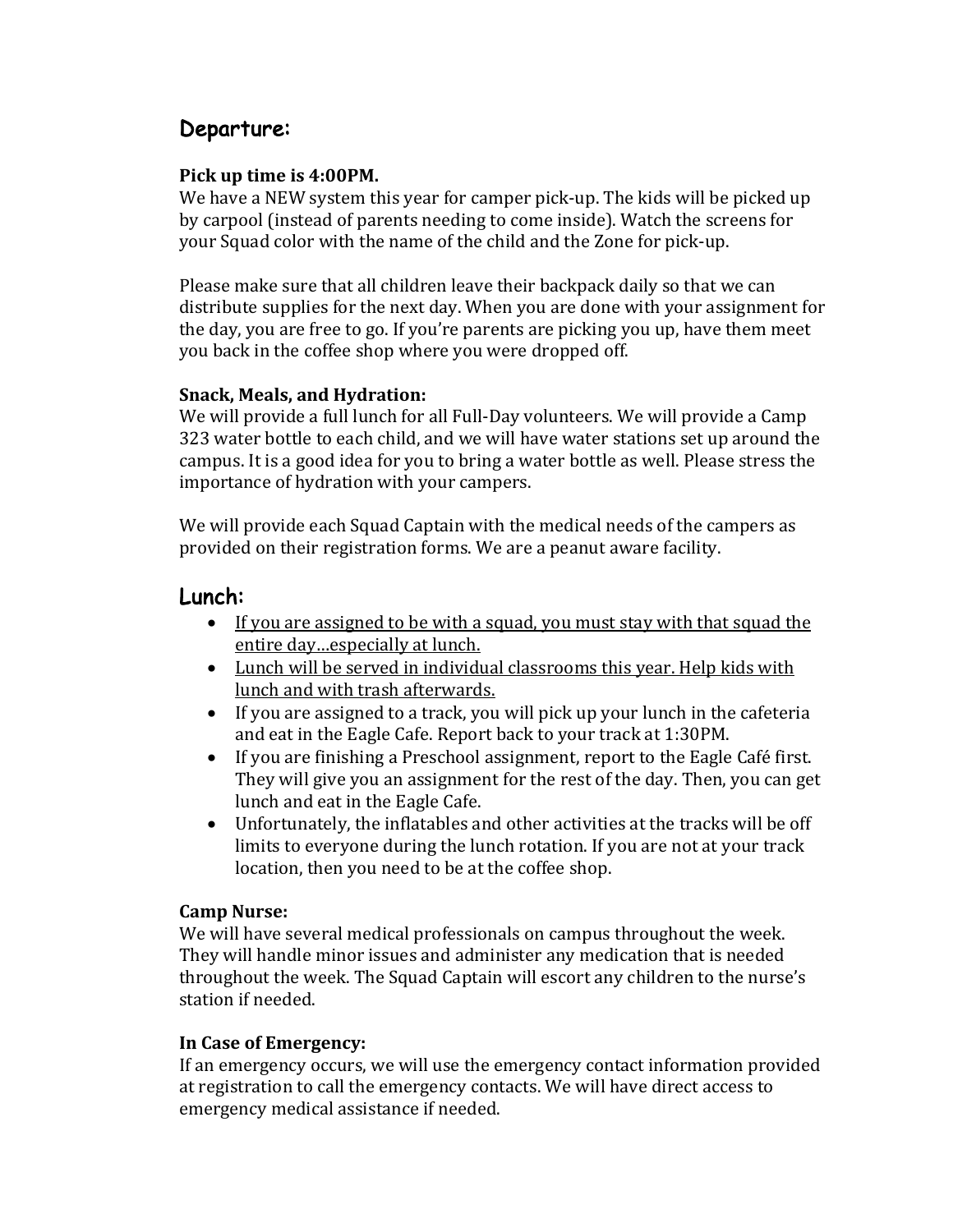#### **Wellness Policy:**

To ensure the health of children and volunteers, we ask that sick volunteers NOT attend Camp 323. It is recommended that anyone should not leave home when the following symptoms exist or have existed within a 24-hour period:

- Fever
- Vomiting or diarrhea within the last 24 hours
- Common cold from onset through one week
- Any unexplained rash
- Any skin infection boils, ringworm or impetigo
- Untreated pink eye or other eye infection
- Lice, including the presence of eggs or nits

## 3. What will I be doing?

#### **Squad Leader:**

You will work with 3-4 other leaders to act as a guide and a facilitator for a small group of children. You will not have to lead large group activities. You will not need to plan any lessons or activities. However, you will play, create, perform, and learn with the kids. We will need you present every day at camp. Encourage your kids to pick-up after themselves and appreciate the track teachers/coaches as they are leaving to go to the next track.

#### **Track Volunteer:**

You will assist or even help lead a track time. You will guide a squad of 15 kids in a particular activity. You will teach this skill five times per day for 45 minutes each session. Be involved with the kids. It makes is more fun for you and for the kids.

## 4. Is there anything else that I need to know?

#### **Restroom Breaks:**

We are going to be more strategic with restroom breaks this year. We will have assigned times and restrooms for each squad to use. Hopefully, this will eliminate squads being late to tracks or interrupting a track with restroom visits. Please do not allow kids to go to the restroom during our chapel time. They can go at lunch or during the movie time.

When you need to use the restroom, do it at a time when the campers are in a track and not in the restroom. Never enter a restroom with campers inside.

#### **Track Times:**

Please participate and be involved with the campers in each track. If they see us disengaged, they will do the same. Help the track leaders as much as possible.